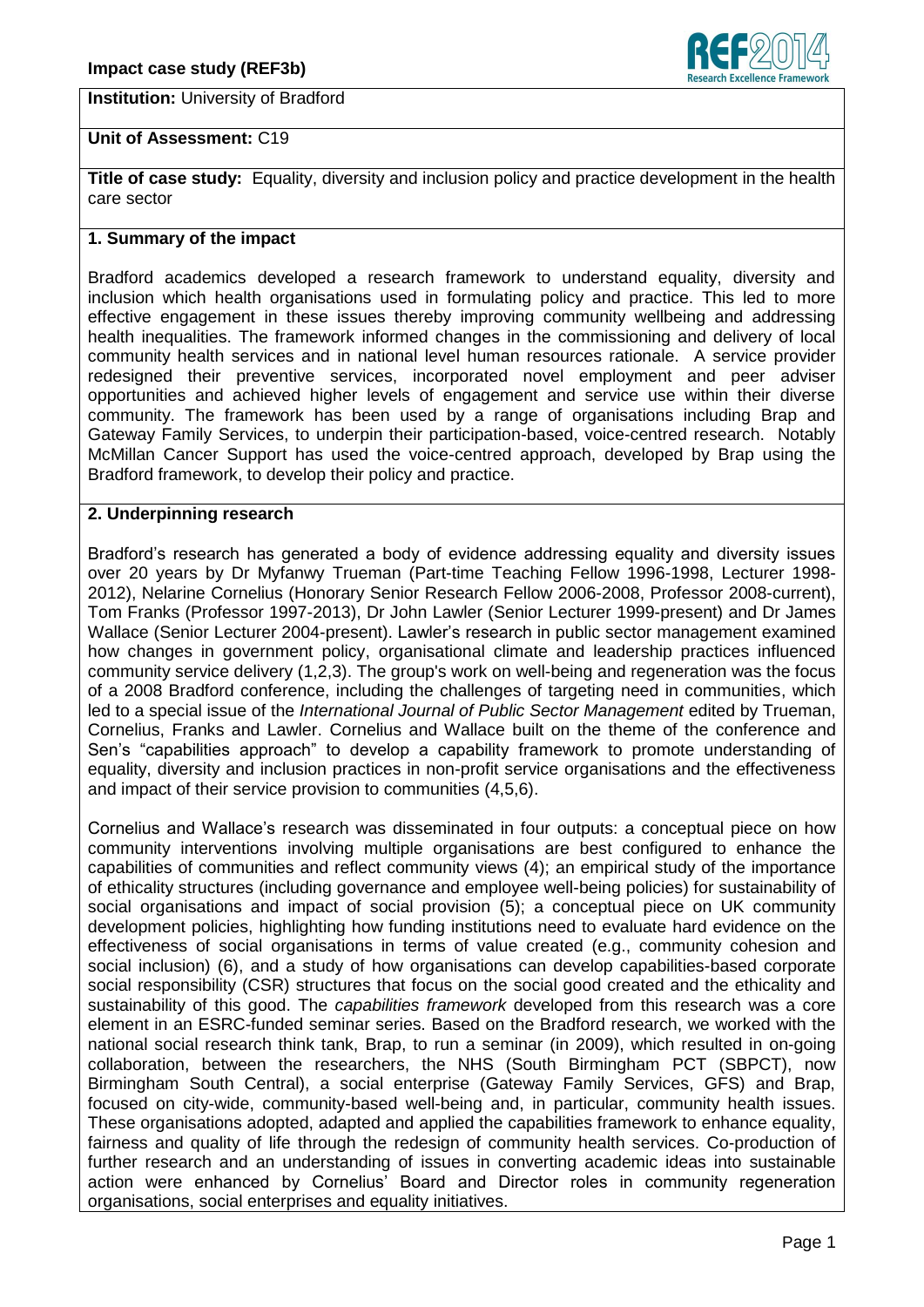

Although Sen's capabilities' thinking has been applied extensively in development studies, economics and education, there are few examples in business and management. Two of the articles cited in the case study have been published in the leading journal in business ethics, *Journal of Business Ethics*, after vital developmental scoping work in *International Journal of Public Sector Management.* Articles which appeared in 2011-2013 were based on research conducted between 2008 and 2009. The research (6) discovered that social enterprises have an important restorative role which is strengthened through their employment of local people and volunteers because this gives the community a voice. The research recommends that organisations train staff to be mediators between the service provision and the client groups to facilitate lifestyle changes that move them out of the margins of society. Research (4) highlighted the importance of service deliverers and service commissioners aligning service delivery and community outcome objectives in order to enhance capabilities within communities. The research discovered that where community level concerns were given a clearer voice, the solutions were more appropriate and effective. Research (5) on ethicality structures (including governance and employee well-being policies) provided recommendations on how social organisations can ensure that their internal organisational structures and ethical norms are configured to enable successful quality of life and service provision outcomes.

### **3. References to the research**

- 1. Holt J, Lawler J. (2005) Children in need teams: service delivery and organisational climate. *Social Work and Social Sciences Review* 12(2): 29-47.
- 2. Lawler J, Harlow E. (2005) Postmodernization: a phase we're going through? Management in social care. *British Journal of Social Work* 35(7): 1163-1174.
- 3. Lawler J. (2007) Leadership in social work: a case of caveat emptor? *British Journal of Social Work* 37(1): 123-141.
- 4. Cornelius N, Wallace J. (2010) Cross-sector partnerships, city regeneration and social justice. *Journal of Business Ethics* 94 (Supplement 1): 71-84.
- 5. Wallace J, Cornelius N. (2010) Community development and social regeneration: how the third sector addresses the needs of BME communities in post-industrial cities*. Journal of Business Ethics* 97(1): 43-54.
- 6. Cornelius N, Wallace J. (2013) Capabilities, urban unrest and social enterprise: limits of the actions of third sector organisations. *International Journal of Public Sector Management* 26(3): 232-249.

The research framework has been published in journals that are of international quality and double-blind, peer reviewed. Two of the articles cited in the case study have been published in the leading journals in business ethics - the *Journal of Business Ethics* and the *International Journal of Public Sector Management*.

# **4. Details of the impact**

The research led to changes in policy and practice in healthcare and new community-based employment opportunities in Birmingham which spread to the development of organisational policy guidance concerning fairness and quality of life. Theoretical principles were converted into policy and practice through organisations developing new, rights-based ideas to address social inequality. The interface between research and practice has been a core characteristic of this case, and the understanding of the importance of the enduring co-production of knowledge is now embedded in the policy and practice development methods of these organisations.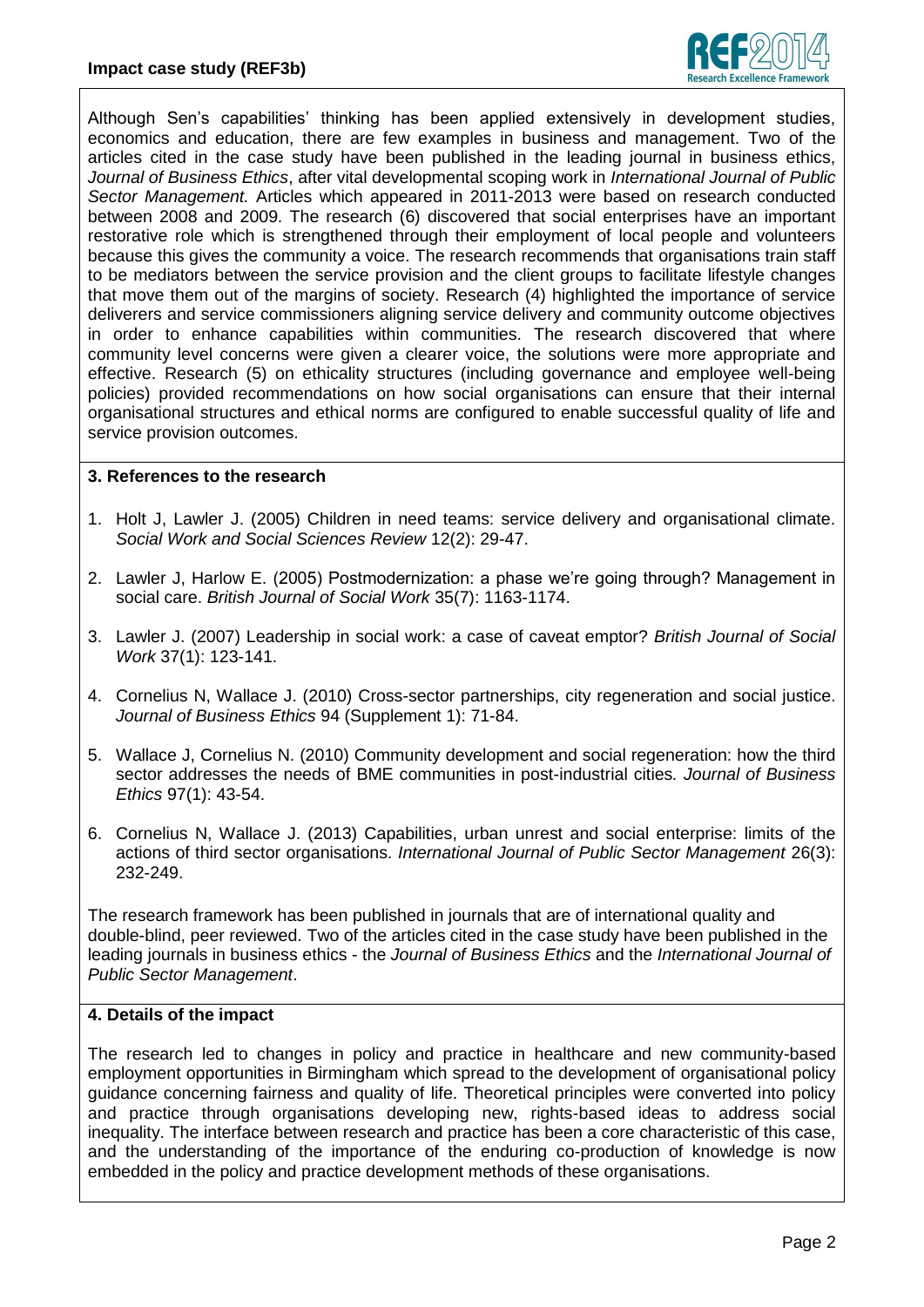

**NHS Birmingham South Central**. SBPCT used Bradford's research by introducing equality and diversity into their human resource policies (a) and service delivery. They were interested in how best to develop appropriate measures of effectiveness and outcomes for their commissioning of community health services for the local population (a). The PCT used the Bradford research on cross-sector partnerships to enhance their partnership working in reforms to their patient and public involvement work (a). The capability framework also influenced a new field research strategy where a Community worker developed a model of provision which moved away from a health professional driven approach to a community-based/informed model of health provision where members of the public (paraprofessionals) were trained to provide support (a,b). Paraprofessionals worked with community nurses based in 48 GP surgeries, with the specific remit of working with those least likely to seek healthcare but also highly likely to need interventions to improve health and prevent future ill-health. The chair of the former SBPCT states that health inequalities did decline and that the capability still influences contemporary approaches (a).

**Gateway Family Services** is a social enterprise in Birmingham that provides health care services to disadvantaged communities, new migrants and those that are on the margins of society (c,d). Our research (5,6) was fundamental to changes made at Gateway. Gateway adopted the Bradford capabilities framework, to inform their governance policy and training of staff, extending the *paraprofessionals model* of healthcare provision into the *Health Trainers model*. Health Trainers work within communities to help individuals to evaluate their state of health (e.g., blood pressure monitoring) and to develop tailored health plans (e.g. exercise provided in peer groups) which are revised as an individual's health improves. Gateway works in particular with those beyond the reach of statutory services, who are often unaware of available healthcare/welfare options. Cornelius worked with Gateway to train and develop one of their community workers to include research that built on the capabilities framework. Individuals who had previously failed to access the health service, and were on the margins of society, were helped to access these vital services, and could also train and gain qualifications as Health Trainers (c). Our research led to the inclusion of the views of the marginalised within the design of Gateway's service policy and provision. Gateway now employs 80 people including Health Trainers and Pregnancy Outreach workers, including staff that had previously been in severe health and economic difficulties. The organisation's diversity is demonstrated in the 18 different languages spoken. Gateway used the Bradford framework to develop an approach to addressing equality, diversity and inclusion that would allow them to provide services whilst maintaining the *"dignity and voice"* of their client group with a focus on well-being, voice, rights and limited aspirations (adaptive preferences). Gateway stated: *"We used the research in our redesign of services for local people, in particular our Health Trainers and Pregnancy Outreach Workers. Employing local people to offer community health care makes significant savings and offers realistic solutions to gaps in health provision*…*We have improved lifestyle in hard to reach communities and have demonstrated reductions in smoking and obesity. Not only will these changes lead to lower use of health services in the future, they increase life skills and economic prospects"* (d).

**Brap and MacMillan Cancer**. Brap is a national think-tank whose work focuses on equalities and human rights (e,f,g). Brap incorporated *the capabilities framework* in work conducted for MacMillan Cancer Support (the Cancer Reform Strategy) to provide on-the-ground approaches to improving equality practice. Research published in references 4 and 6 form the basis of the ideas central to these approaches. The Bradford framework underpinned the handbook that Brap produced for the Equality and Human Rights Commission (EHRC) on how to develop human rights based policy in organisations (e). The handbook emphases capabilities grounded corporate social responsibility and how client groups benefit from a sustainable, empowering approach (6). This formed the basis for policy and practice development for the MacMillan project.

The Cancer Reform Strategy and Human Rights Standard for service provision (the latter coproduced by staff and patients) developed by Brap (f) was informed by feedback from focus groups and interviews conducted by the Gateway community worker in conjunction with Cornelius. *"The Bradford framework underpinned the participation-based, voice-centred research methods. Cancer patients, their family and staff worked together to define issues and develop MacMillan's policy and service level agreements*" (g). Brap highlighted the importance of the voice centred